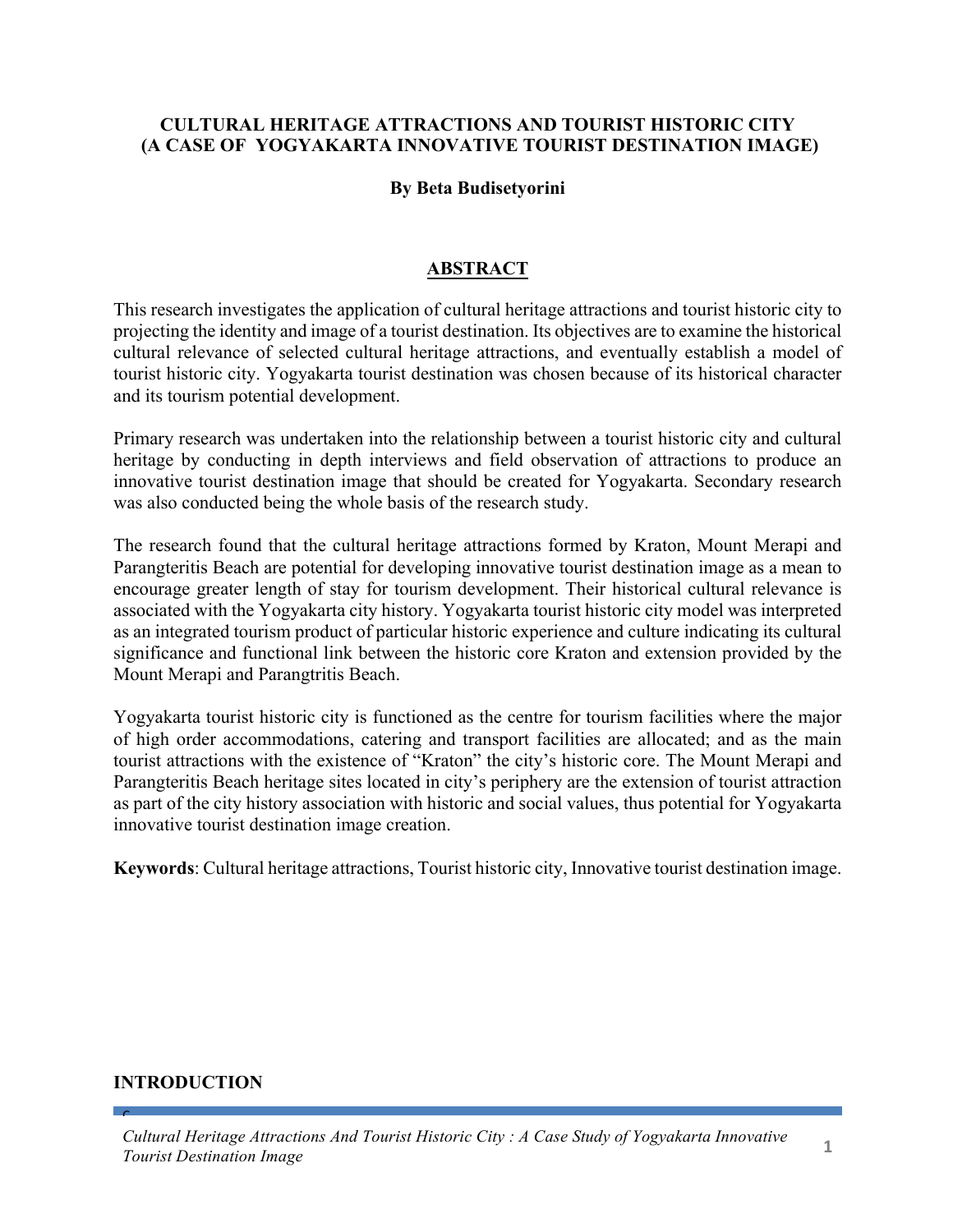Yogyakarta is known as the centre of Javanese art and culture, and one of the main tourist destinations in the country. The wealth of Yogyakarta cultural heritage attraction has been perceived internationally in the world heritage sites of Borobudur and Prambanan Temple. However they are both located about 42 km (Magelang Regency, Central Java Province) and 17 Km (Sleman Regency, Yogyakarta) away from Yogyakarta city respectively. The position of these two heritage sites have drawn visitors away from the city of Yogyakarta and the perceived established of Yogyakarta tourist destination has been as Borobudur and Prambanan image. The tourists are not aware of the wealth of cultural heritage attractions in Yogyakarta and its vicinity. This research intends to propose that Yogyakarta's innovative tourist destination image can be generated from its cultural heritage attractions and tourist historic city.

This research will be based on the conceptual framework of the role of heritage attractions within a destination in terms of projecting the identity and innovative image of a tourist destination. According to Leask and Gouding 1996, heritage attractions may occupy a key position as an aid to destination branding within a destination where heritage attraction are effective tools in creating innovative image for the tourist destination. Destination image can affect both numbers and types of tourists. Many cities have gained their reputations by through heritage attractions, which attract tourists as well as the local population, for example Edinburgh, London, Amsterdam, Egypt (Davidson and Maitland, 1997).

The major concern of this research has been in historical cultural relevance of Yogyakarta selected cultural heritage attractions, and eventually to establish a model of tourist historic city supporting the creation of innovative tourist destination image of Yogyakarta. The understanding of the characteristic of Yogyakarta tourist historic city and its cultural heritage attractions therefore are given priority. The selection of Yogyakarta as a case study was inspired by an intuitive appreciation of its historical character and its tourism potential. Therefore under the title *Cultural Heritage Attractions and Tourist Historic City: Case Study of Yogyakarta Innovative Tourist*  **Destination Image**, this research focused on linking cultural heritage attractions with tourist historic city and to see an innovative image tourist destination for Yogyakarta could be created. In the long run will be benefit to encourage greater length of stay and by facilitating the utilization of other complement historical cultural product.

### **LITERATURE REVIEW**

 $\mathbf{C}$ 

### **The Concept of Cultural Heritage Tourism**

An understanding of cultural heritage tourism is dependent upon getting to grips with defining and linking the term culture, heritage, and tourism. A wider definition of culture extends it to cover historic city transformed into heritage (Ashworth, 1991). In tourism term this is most usually manifested in a mix of preserved buildings, conserved cityscapes, morphological patterns, as well as place associated with historical events and personalities. Ashworth (1995) also mentioned it may be extended to include past and contemporary cultural products and performances defined as the cultural heritage. Thus art can be subsumed into heritage but heritage includes more than is generally considered to be art. These together are the resources that are used to create the tourist historic city, which are both spatially clustered set of specific heritage tourism sites and facilities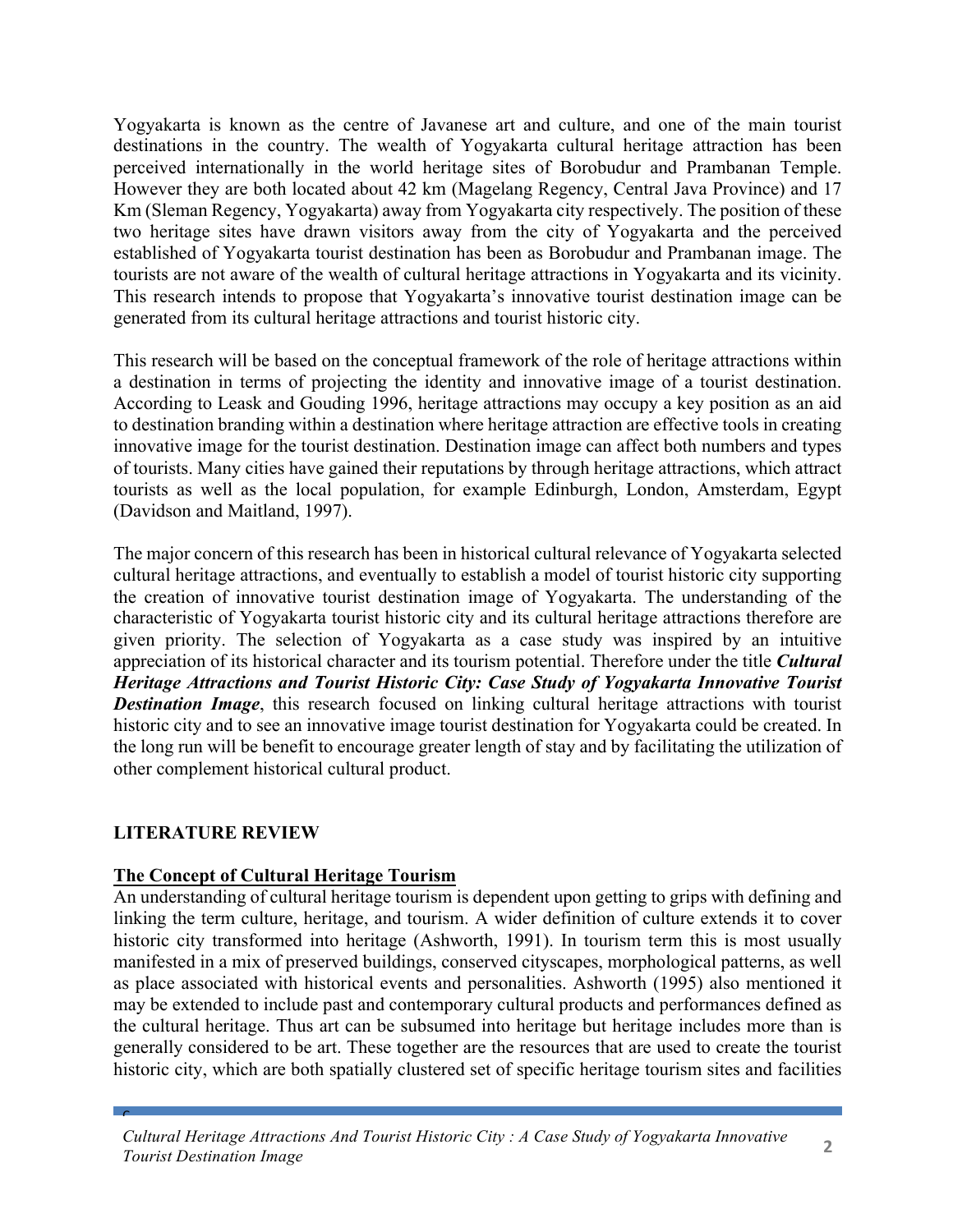and also more holistic idea of the heritage city as a place where tourism activities occurs both heritage and non heritage related (Ashworth and Tunbridge, 1990).

Cultural heritage in its broadest terms such as natural and man-made, material and immaterial, are very complex phenomenon. It is not easily defined nor is it easily regulated, preserved, conserved or protected. Heritage is a fundamental part of any country's national identity and therefore touches on core values and sensitive issues. This means that the heritage does not, and cannot, belong to one sector, a specific group or community, and certainly not to any commercial interest who wish to use a particular aspect of the communal heritage. It is generally agreed that heritage encompasses all aspects of natural and man-made heritage including not easily defined immaterial aspects of life such as tradition, ceremonies, and values. Cultural heritage also covers material aspects such as clothes, foods, and arts and crafts. Within these broad definitions, it can be seen that within all countries that there may be groups with their own specific 'heritage' that is a specific geographical area perhaps with its own customs, food specialties and language (Mapisammeng, in Nuryanti 1997). As Butts observed in Hall and Macarthur 1996, "Cultural heritage consist of both tangible and intangible elements which are closely interrelated. The traditions or history of artifacts, building or historic places must be preserved if they are to retain their significance. Any strategy for the preservation of material cultural heritage should also recognize the importance of maintaining the relationship between the tangible and intangible elements of cultural heritage", therefore cultural heritage tourism is in fact part of the form of cultural object either tangible or intangible at the tourist destination that is motivated by a desire to observe, learn about, or participate in, the culture of the destination (Swarbrooke, in Robinson 1996).

### **Cultural Heritage Attraction and Its Value Significance**

Built heritage is very often recognized simply as one form of cultural heritage attractions as stated in the United Nations World Heritage Convention concerning protection of the world cultural and natural heritage (Hewison 1989), there are three main components:

• Monuments

Architectural works; works of monumental sculpture and painting; elements or structures of an archaeological nature; inscriptions, caves and dwellings; and combinations of features which are outstanding universal value from the point of view of history, art or science, such as ancient monuments.

- Groups of Buildings Groups of separate or connected buildings which, because of their architecture, homogeneity or place in the landscape, are of outstanding universal value from the point of view of history, art and science, such as museums, castle.
- Sites

 $\mathbf{C}$ 

Works of man or combined works of nature and man, and areas including archaeological sites, which are of outstanding universal value from the historical, aesthetic, ethnological or anthropological points of view, such as religious sites (churches, mosque, temples, etc), site associated with historic events and famous people.

Cultural heritage attractions also include festivals, special event, traditional food and drinks, traditional crafts, arts, customs and languages (Prentice 1993).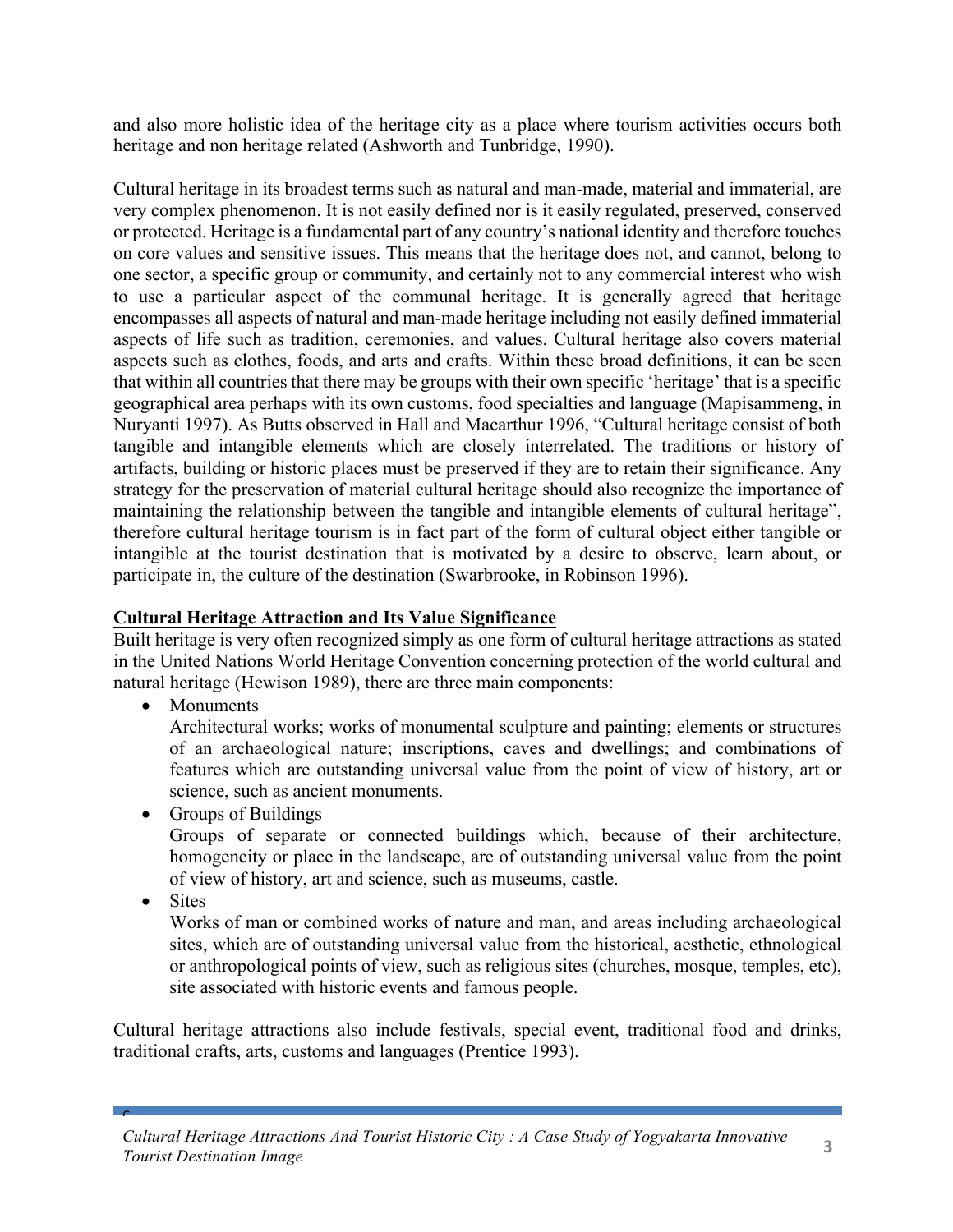Under the Australian International Council on Monuments and Sites (ICOMOS) Charter for the Conservation of Places of Cultural Significance (The Burra Charter revised 1988), the cultural significance is defined as aesthetic, historic, scientific, and social values for past, present, or future generation. It is a concept, which helps in estimating the value of places (in Kerr 1990). Table 1 offers a definition of these terms.

| Values     | Definition                                                                                                                                                                                                                                           |
|------------|------------------------------------------------------------------------------------------------------------------------------------------------------------------------------------------------------------------------------------------------------|
| Aesthetic  | Aesthetic value includes aspects of sensory perception for which criteria can<br>and should be stated. Such criteria include consideration of the form, scale,                                                                                       |
|            | color, texture and material of the fabric <sup>1</sup> , the smells and sounds associated                                                                                                                                                            |
|            | with the place <sup>2</sup> and its use                                                                                                                                                                                                              |
| Historic   | A place may have historic value because it has influenced, or been influenced<br>by, a historic figure, event, phase or activity. It may also have historic value<br>as the site of an important event. For any given place the significance will be |
|            | greater where evidence of the associations may be so important that the place<br>retains significance regardless of subsequent treatment.                                                                                                            |
| Scientific | The scientific or research value of a place will depend upon the importance                                                                                                                                                                          |
|            | of the data involved, its rarity, quality or representative's and the degree to                                                                                                                                                                      |
|            | which the place may contribute further substantial information.                                                                                                                                                                                      |
| Social     | Social value embraces the qualities for which a place has become a focus of                                                                                                                                                                          |
|            | spiritual, political, national or other cultural sentiment to a majority or                                                                                                                                                                          |
|            | minority group.                                                                                                                                                                                                                                      |

Table 1 Dimensions of Cultural Significance

 $\mathbf{C}$ 

(Source: Kerr 1990:25, 29, 30).  $1^1$ Fabric means all the physical material of the place

<sup>2</sup> Place means site, area, building or other work, group of buildings or other works together with associated contents and surroundings.

#### **The Role and Challenge of Cultural Heritage in Tourism**

A growing interest in cultural heritage, in historical places and as such in cities offering a diverse cultural agenda, opens new perspective and involves new management issues for tourism industry and for governmental agencies. Developing tourist products based on historical and contemporary culture is now a strategic option for many cities and region in search of new and innovative economic activity (Verbeke and Jansen, in Wahab and Pigram 1997). Form a destination point of view, a tourism product is a combination of resources and services. Resource constitutes the initial attraction that a destination has for visitors, whilst services are provided to make possible or enhance the visit. The function of cultural heritage as tourism product generally agreed as an attraction for tourist activity. The culture of a destination may be taken to mean any aspect of it which visitors are keen to see or experience during their stay (Davidson and Maitland 1997). There is a sign of an important expansion of travelling for and with cultural motives, which explains the growing worldwide success of potential cultural tourism. The fact that cultural tourism is gradually becoming an important market segment can be concluded from the shift in the motivation pattern of travelers. Understanding other cultures, gaining new perspective on life and visiting cultural, historical and archaeological treasures are now becoming a new motive. Clearly the new product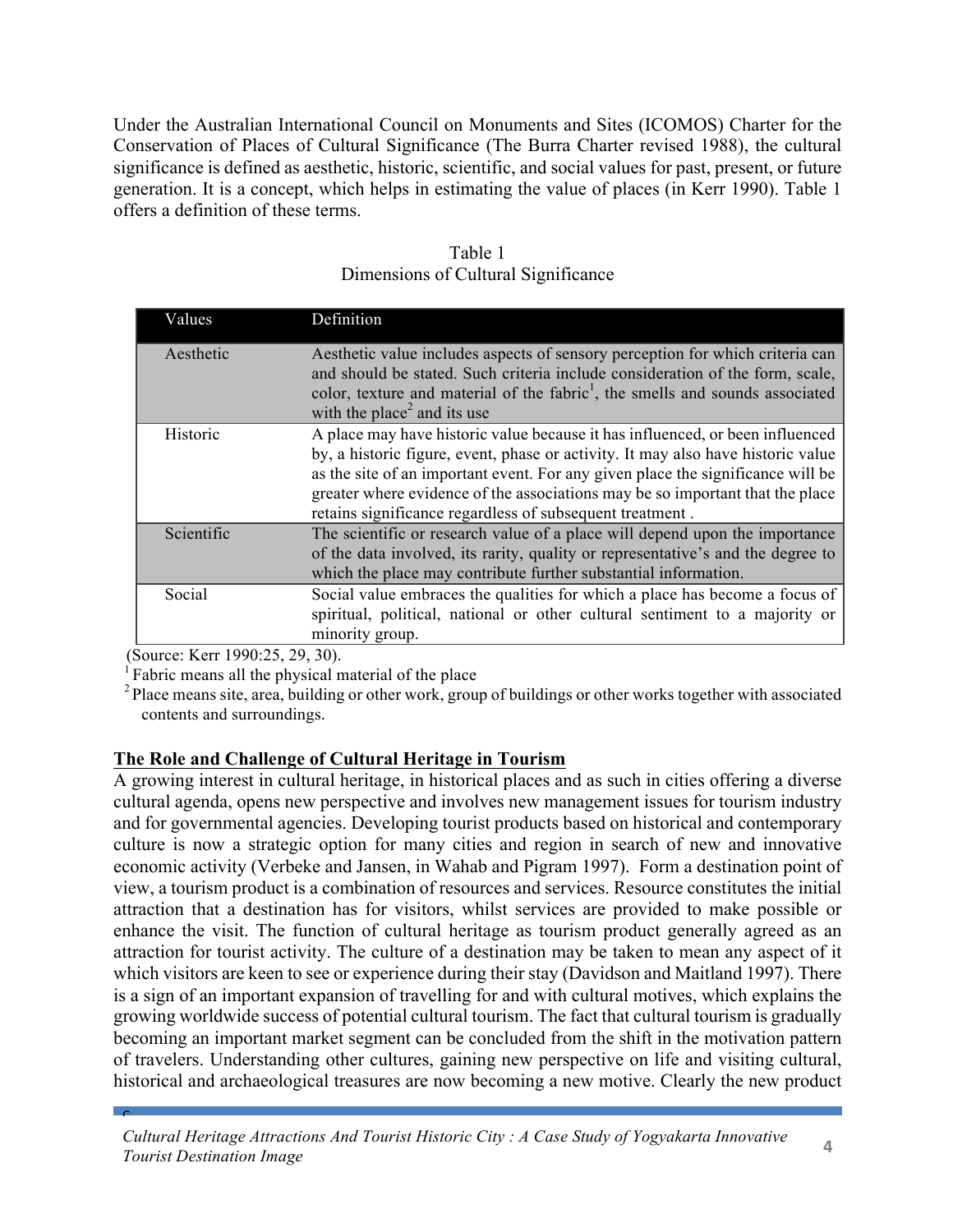meet a changing demand pattern and at the same time stimulate a revival of interest in cultural heritage, and in sites and buildings with a history, not only among tourists but equally in the domestic market (Verbeke and Jansen 1996).

Heritage must be recognized as being special and different from other forms of tourism as it reflects the values and culture of a country and a community. Therefore, an effective marketing system for heritage must be comprehensive integrated management system that fundamentally aims to satisfy not only client needs but also the community's perceptions to be acceptable, profitable, and manageable, in short sustainable (Nuryanti, 1997). Responsible planning implies understanding the complexity of the tourism system, the changes in demand, which now tend to 'multi motivation, and as a consequence require a 'multifunctional supply of facilities (Pearce 1991). The challenge is to develop or redevelop cities as destinations for cultural tourism in such a way as to assess the carrying capacity of the specific environment fully and to keep in mind the long term impact of the tourist activity (Pillmann and Predl 1991).

The central challenge in linking cultural heritage and tourism lies in reconstructing the past in the present through interpretation (Nuryanti, 1996). Cultural identity is recognized the moment cultural heritage is established, therefore special attention must be focused on the ways cultural heritage and identity is communicated. It is furthermore, of great significance to maintain and preserve cultural heritage because this is a road to preserving cultural identity and its global recognition (Vuckonic, in Nuryanti 1997).

# **The Concept of Tourist Historic City**

The concept of a tourist historic city is derived from the conjunction of the 'tourist' and 'historic' city model. The historic city is at least in part defined by tourist demand and the tourist city is in part delimitable in terms of the location of historic attraction. The concept of tourist historic city both poses and provides the framework to the management such as cities. From the viewpoint of the historic city, it refers to urban conservation. From the viewpoint of tourist city, it refers to 'commodification' of the past that is its treatment as commercially exploitable product.

A city can simultaneously be regarded as tourist historic, in which has implications for the way it is perceived as a whole, and also include specified areas which are designated tourist historic to distinguish them from others which are not (Ashworth and Tunbridge, 1990). Ashworth and Tunbridge (1990:79) defined the tourist historic city as the area of overlap between the historic and tourist cities, this being part of the city where historical artifacts and associations are being actively used for tourism, whether as primary attractions, secondary supporting services or merely as background environment for the enjoyment of visitors engaged in non historic activities. It is clear that the tourist historic city is not a separate functional zone; it is an integral part of the formal and functional complex that comprises the central area. This city does not exist in isolation but in a series of associations, whether functional or spatial with other urban activities, thus tourist historic city must be occupied and populated by its uses and users. The uses can be brought together into 4 groups as follows:

- Service provided directly to consumer markets (tourism/recreation set, leisure shopping, the arts/crafts/antiques set).
- Services provided indirectly and normal impersonally to customers.
- Services offering culture, the arts or entertainment
- Housing services.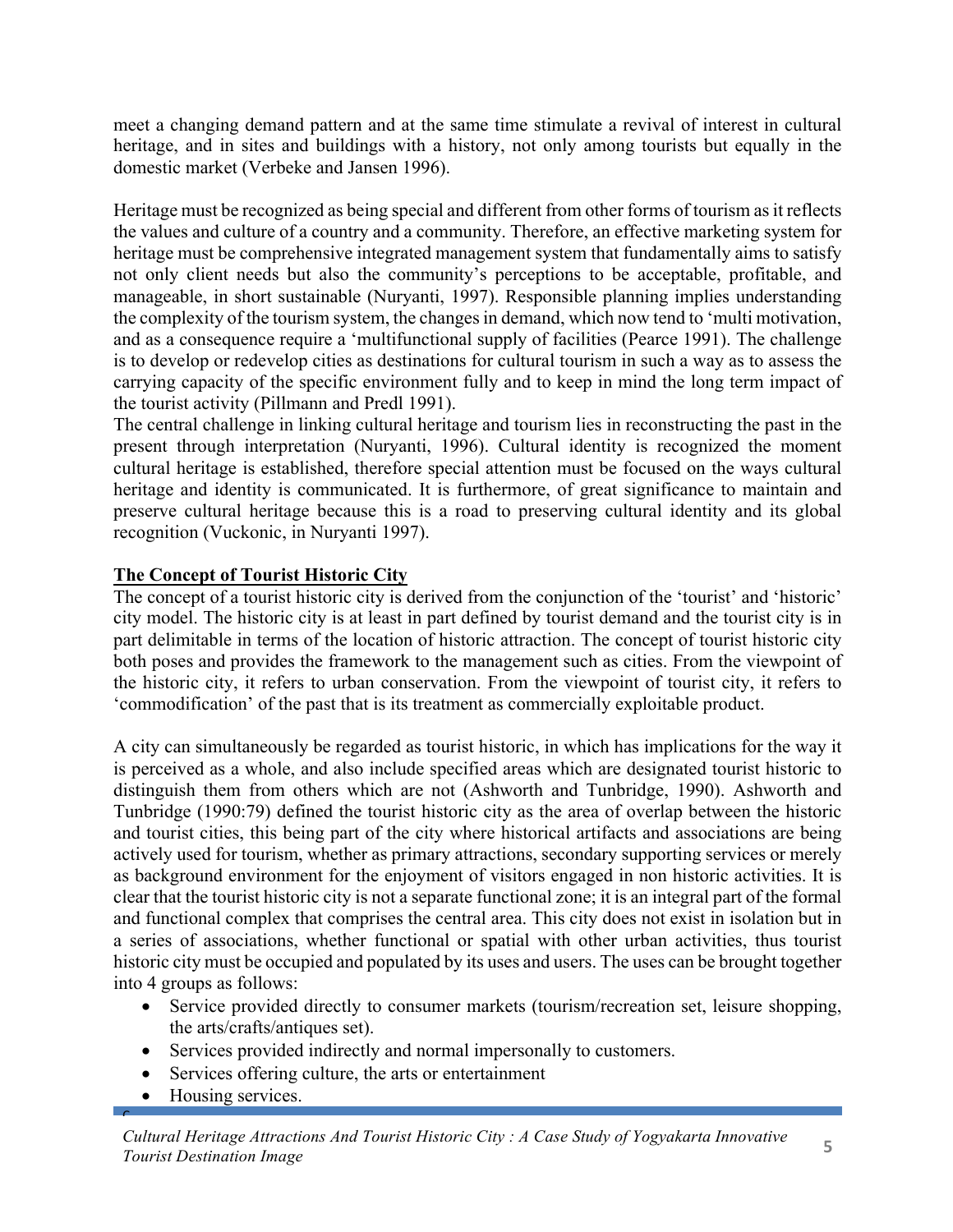The users of tourist historic city characterized and classified into 4 groups:

- The intentional users from outside the city region (Heritage tourists)
- The intentional users from inside the city region (Recreating resident)
- Incidental users from outside the city region (Non recreating visitors)
- Incidental users from inside the city region (Non recreating residents)

The uses and users are not independent variables but are closely related as to be only definable in relation to each other (Ashworth and Tunbridge 1990:124).

## **Modeling Tourist Historic City**

The tourist historic city model, being derived from a conjunction concept, is necessarily constructed by superimposing the spatial patterns of the historic and tourist cities within the wider context of urban functions. The historic city can function as one of a city's most important tourist resources and tourism is often centred on such historic areas, however it is unlikely to have solely a tourist function (Ashworth and Tunbridge, 1990).

The historic city is a particular district within the city where architectural forms and morphological patterns of artifacts and building, together with their associations from the past have been consciously used to shape a place bound heritage product (Timothy and Wall, 1995). The tourist city represents a pattern of spatially clustered sets of functional associations that relates the activity of tourism to cities in general. It is intrinsically part of a wider network of tourism places, whether these are defined in terms of visitor behavior or facility supply, in a way that the historic city is not (Ashworth and Tunbridge, 1990).

# **Establishing a Model**

 $\mathbf{C}$ 

An evolutionary model of a tourist historic city is shown in figure 2. In the first phase, the original city is assumed to encompass all urban functions, whether commercial, tourist residential or administrative. In phase II growth is assumed to have occurred outwards in all directions and thus logically the centre will be the oldest part of the city. Phase III represent the fully developed ideal situation where the historic city, the tourist city and the central commercial district all partially overlap. This pattern is a result of the shift of some central area commercial functions out of the conserved original city and the spread of the tourist city over both a selected part of the historic city and a portion of the modern commercial area (Ashworth 1990 and 1991).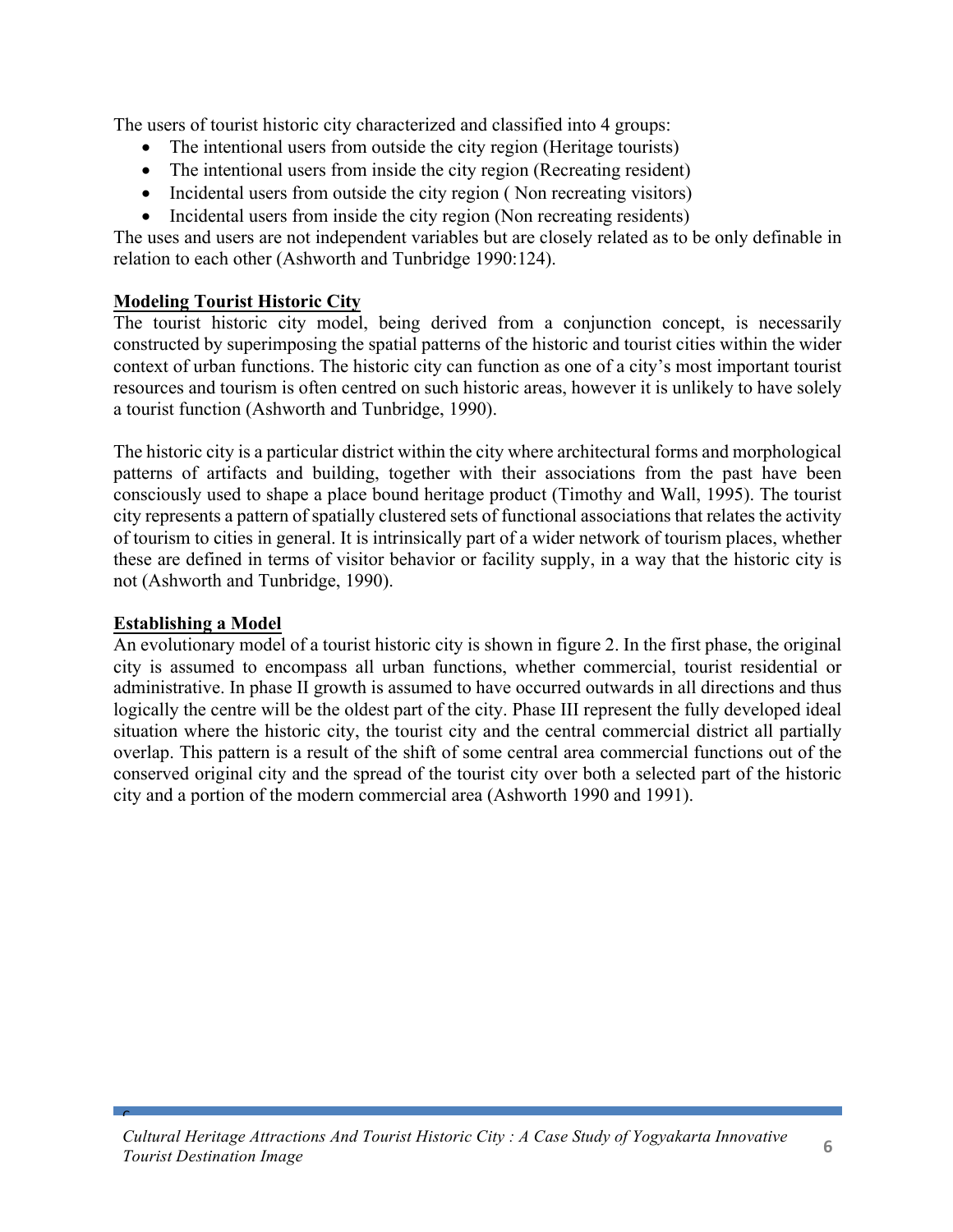Figure 2 An Evolutionary Model of The Tourist Historic City

**MODEL** 



**CBD** : Central Business Distric OC : Original City CBD develope in centre



Partial CBD migration : Historic City НC HC in part of OC (including old CBD)



: Tourist City TC TC in part + overlap + part HC



 $\mathbf{C}$ 

: Transition zone in remainder OC Expansion into TZ HC away from CBD Housing to the inner city from periphery

Source: Ashworth, 1990:74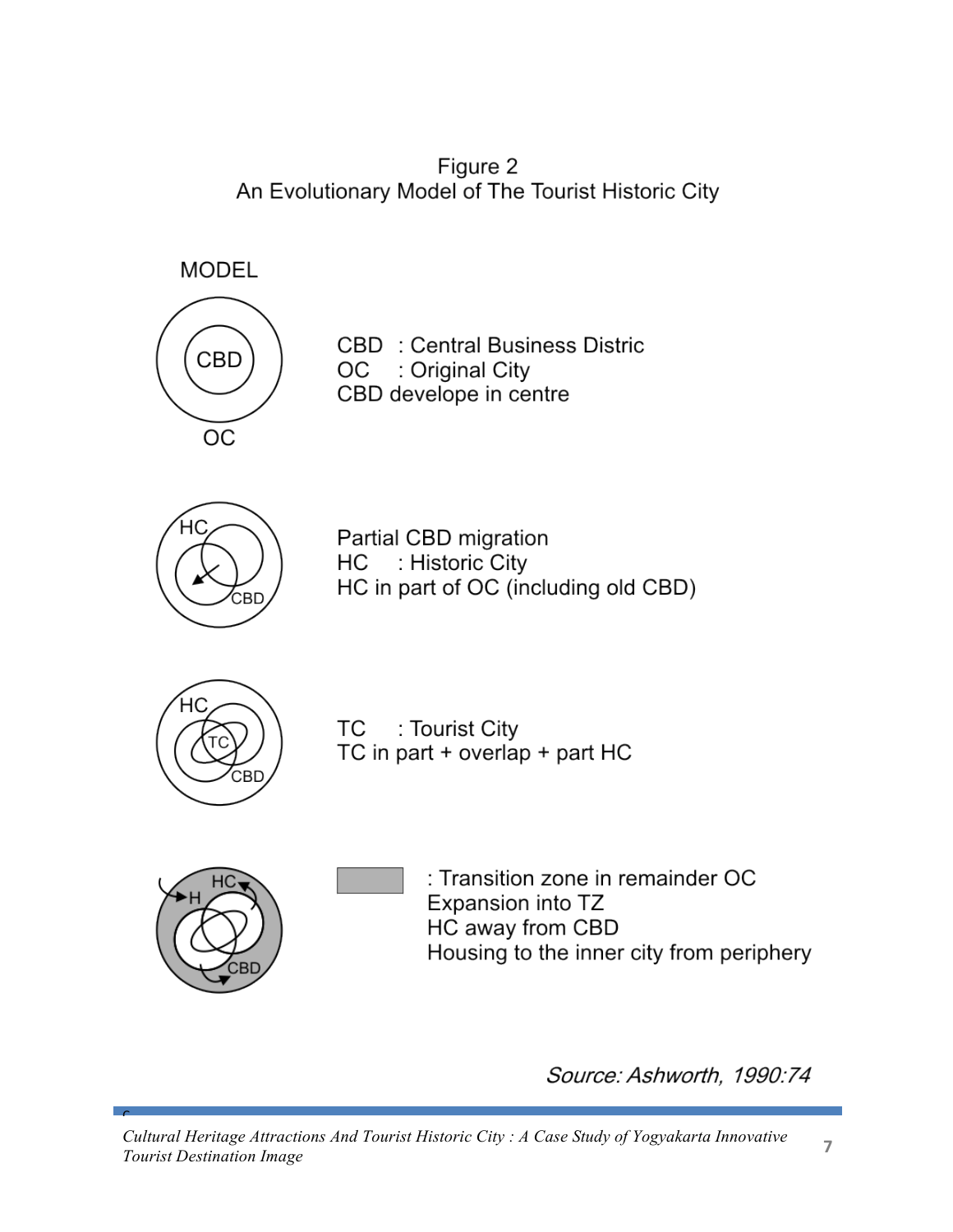# **Variation of the Model**

The model described above can be modified in response to the particular conditions of a city. Depending on spatial structures, physical and functional characteristics and cultural context. Such variations in are grouped into three categories in the following table:

| Variation in the site   | • Circular city, which is equally accessible in all<br>direction               |
|-------------------------|--------------------------------------------------------------------------------|
|                         | • Waterfront city, which is located on water frontage                          |
|                         | • Acropolis city, dual upper and lower towns                                   |
| Variation in size       | $\bullet$ Small town                                                           |
|                         | • More open air museums than urban places in a full<br>sense medium sized city |
|                         | • Large sized city                                                             |
| Cultural and historical | • Product of particular historical experience and reflects                     |
| variations              | a particular culture.                                                          |

| Table 2                                          |
|--------------------------------------------------|
| Variations in Modeling the Tourist Historic City |

(Source: Ashworth 1991).

The multitude of tourist historic cities around the world area modeled in almost as many different ways as each case is necessarily the product of a unique set of resources, resulting from a particular historic experience, and presented as a distinctive product on a targeted tourism market (ibid).

### **Heritage Planning Approach**

The important relation between tourism development and the cultural heritage of a city that the tourist is the central actor, tourism in its various forms has played and continues to exercise a critical role in the development of such (historic resources), while conserve historical resources form an equally critical part of a growing tourism industry. The symbiosis of the two has become a major force in the design and structure of the tourist historic city.

The essential of heritage planning in the tourist historic city involves:

- Developing tourism to create attractions, infrastructure, and services; to promote urban visits and to develop attractive / innovative image; to coordinate efforts within the industry and between the industry and government agencies; and to provide appropriate land use/development incentives and controls.
- Using tourism as a catalyst to attract other forms of development/investment; to generate a positive image of the area; and to facilitate conservation and amenity provision through tourism.
- Balancing tourism with other urban functions to determine the role and priority of tourism vis a vis resident oriented services and business or industrial development; and to evaluate opportunity costs.
- Dealing with negative impacts to account for such negative effects as reduction of affordable housing, inflated land costs, traffic congestion, pollution, prostitution, crime, loss of leisure opportunities for residents.

### **RESEARCH DESIGN**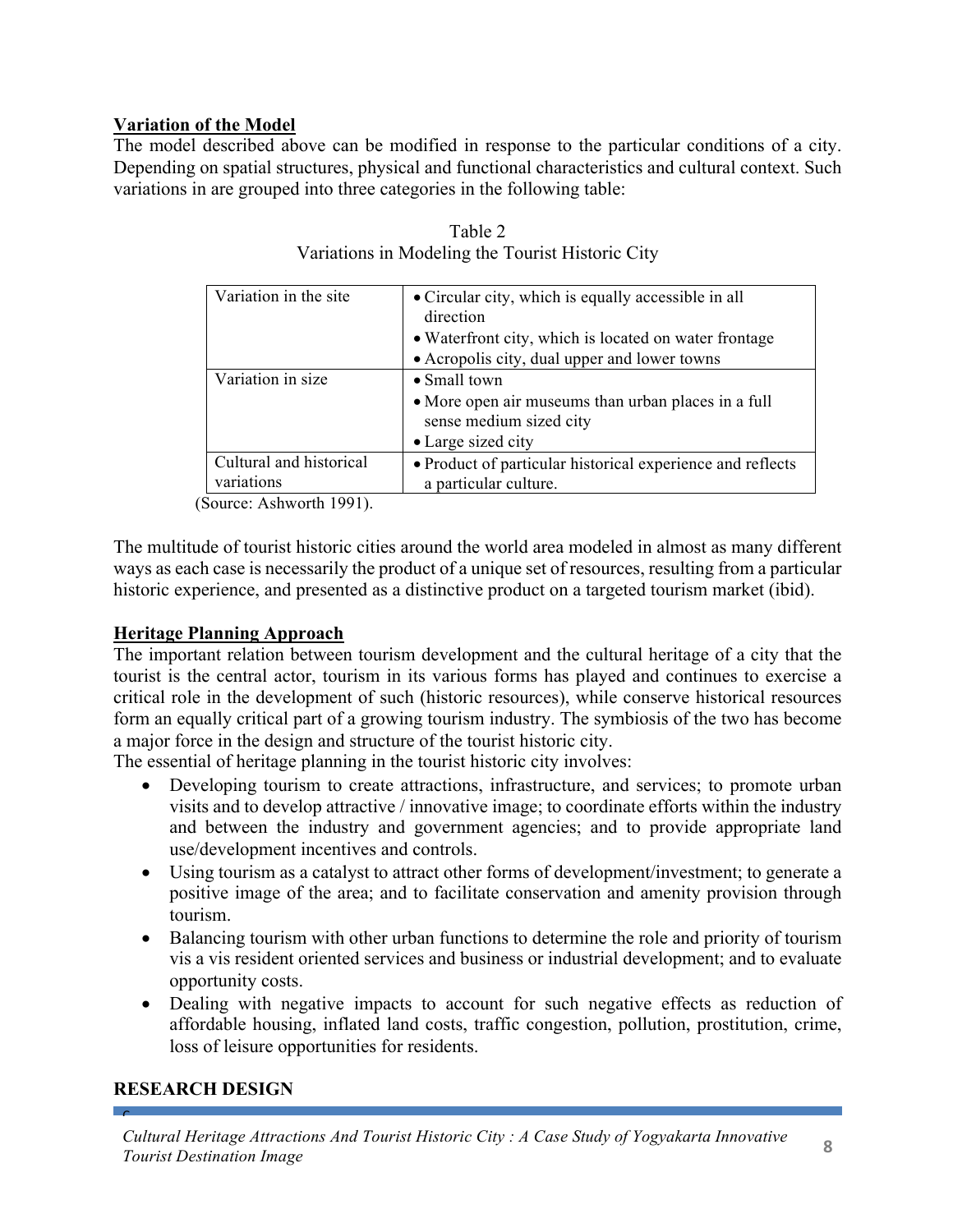The research is descriptive and exploratory. A case study is chosen as the overall research strategy and one of the most widely used methods for empirical study. It is good vehicle for investigating a contemporary phenomenon and it relies on multiple sources of evidence, it benefits from the prior development of theoretical propositions to guide data collection and analysis. The methodology approach for the investigation is qualitative research because this research is mainly concerned with the practical result, reason, and values of people personally involved in tourism development of the area study. This approach is used for producing qualitative data by conducting in depth interview, field observation, and references study. It seeks to describe the characteristic of Yogyakarta tourist historic city and cultural heritage attractions as a means of creating innovative Yogyakarta tourist destination image.

The research plan for this investigation is illustrated in figure 1.



#### **ANALYSIS AND FINDING**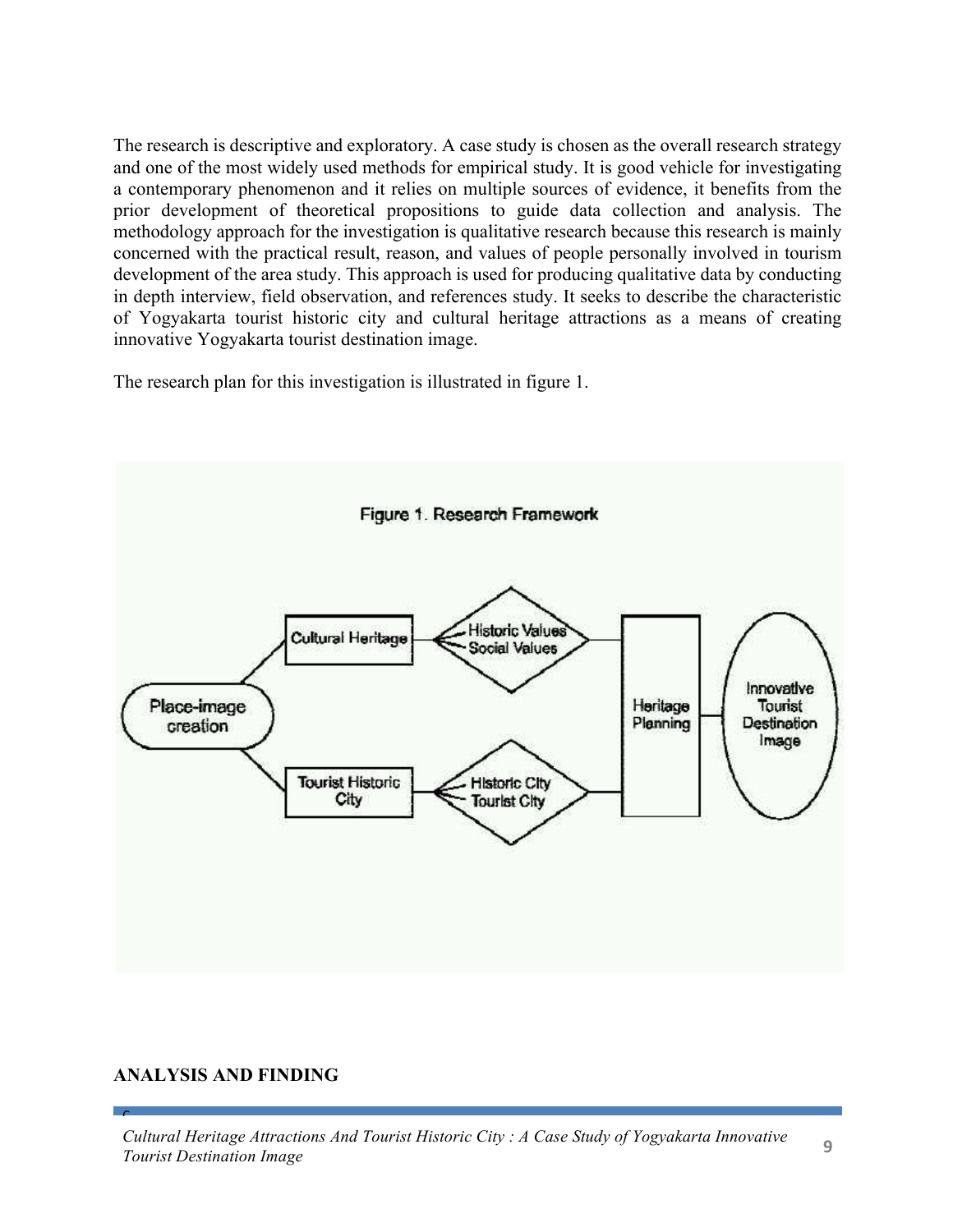# **The Characteristic of Tourist Historic City**

The idea of creating innovative Yogyakarta tourist destination image is seen to be interesting according to the regional tourism board and local tourism planner. The Yogyakarta tourist historic city is suggested to function both as the centre for tourism services and main tourist attractions with Kraton as the heritage site in the city. The Mount Merapi and Parangteritis Beach heritage sites located in the city periphery are as the part of Kraton historical background. Thus could reshape the character of Yogyakarta as the centre of art and culture, and develop a stronger historical cultural image of Yogyakarta. Research has been able to identify the characteristic of Yogyakarta tourist historic city by defining its various elements, tracing its origins and describing its relationship with the form and functioning of the city as a whole, finally establishing the model of Yogyakarta tourist historic city.

### **Yogyakarta Historic City**

 $\mathbf{C}$ 

According to the director of the regional tourism board, Yogyakarta city is the capital and most important commercial centre of the special region of Yogyakarta. The palace senior guide explained that Yogyakarta city itself was founded by Sultan Hamengkubuwono I in 1756 with the establishment of the Royal Palace (Kraton). This complex consisted of a royal residence as well as residential quarters for palace mobility and a number of commoners who also lived and worked within its protective walls, the great mosque of Yogyakarta which is now known especially among domestic tourists for its religious role in the city, and a recreational area known as water Castle (Taman Sari) which was constructed for the royal family for sleeping quarters, swimming, and bathing pools, underground tunnels and landscape gardens. It also had defensive purposes as seen in its tall lookout buildings, thick walls, gatesand secret underground corridors leading from the garden to the palace. The Kraton is effectively a town within a city and the present Kraton consists of a series of interconnecting rectangular open courtyards, with open pavilions of various sizes in each, the whole surrounded by high white washed walls (Field observation).

The city is rich in Javanese culture and steeped in the traditional way of life. The linear pattern of the core follows a cosmic spine that connects the Kraton with Mount Merapi, the sacred mountain north of the city, and with the ocean to the south, an area also steeped in legends and religious traditions. The presence of older, highly developed culture is the strong influence of high Javanese culture, with its aristocracy is still preserved today within the Kraton walls (Local Authority Tourism Planner). Although the city has a rich built and living heritage in the city core, the most notable tourist sites are the ninth century Prambanan and Borobudur temple complexes, which lie approximately 17 km and 42 km from the city respectively. These two temples draw the majority of Yogyakarta's international tourists to the city and each receives more than one million visitors annually (Director General of Tourism/UNESCO/UNDP, 2010). Thus the major historic attraction are located outside the historical city core and each of these sites pulls visitors away from the city centre to periphery and even into the adjacent province of Central Java.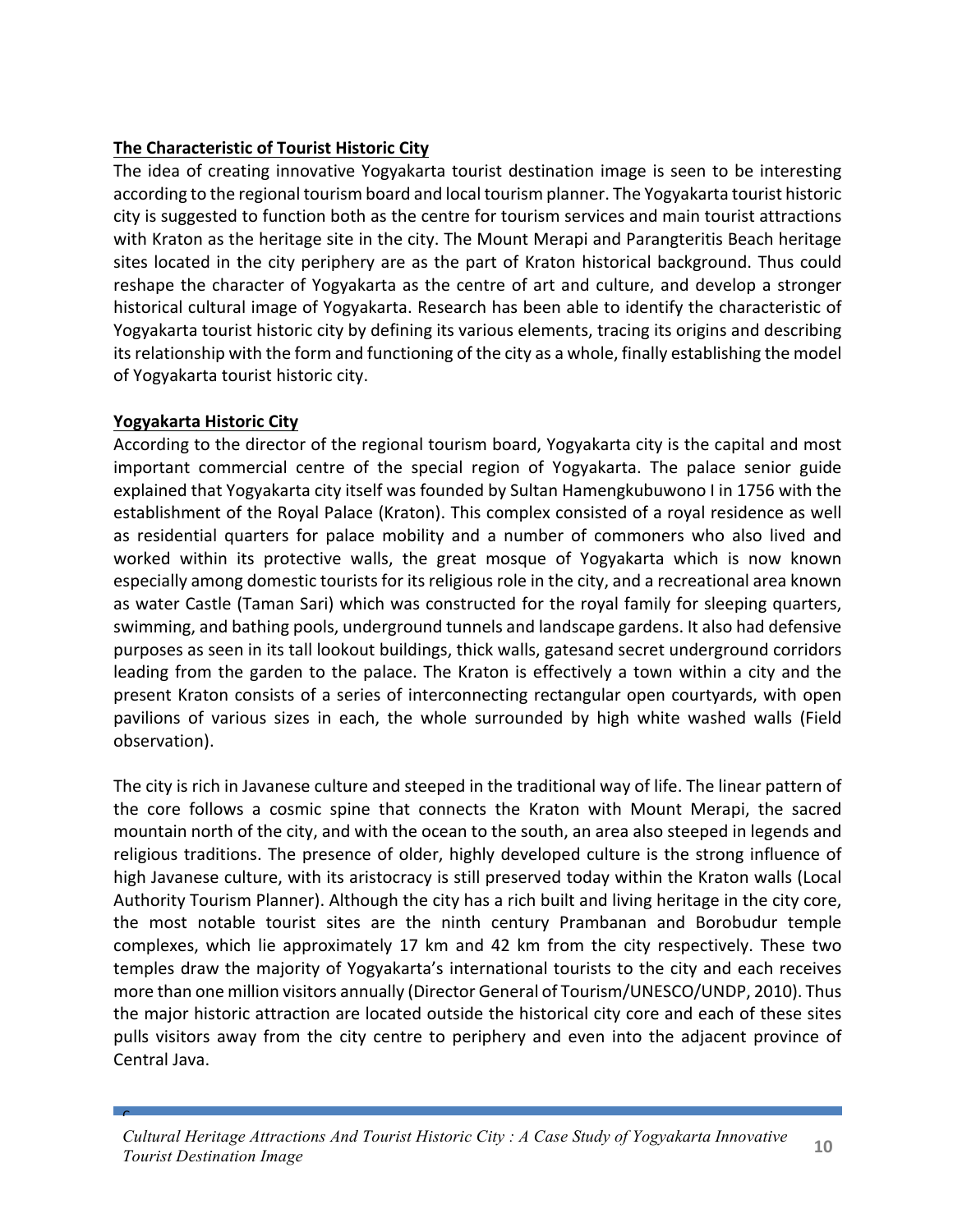Sugiana (1984) has identified the historic centre of Yogyakarta as the area immediately surrounding the Kraton (the city's core) and a narrow zone stretching northward in a linear fashion along Maliboro corridor to the railroad track. Sugiana conducted detailed research into the architectural and cultural importance of the area from the Kraton along Malioboro corridor as historic quarter and suggested that it should be preserved as the earliest settled part of the city. Similarly, other government, commissioned, local planners have argued for the conservation of the historic core along Malioboro corridor as a resource not only for tourists, but for locals as well (University of Gadjah Mada, 1992).

However in the case of creating innovative Yogyakarta's tourist destination image, the discussion with the palace senior guide and the head of the palace tourism organization mentioned that the city evolution was first formed by the establishment of the Kraton some years ago and the history of the Kraton itself, as much as Borobudur and Prambanan. However the tourist destination image of Yogyakarta is associated only with the Borobudur and Prambanan by the majority of international tourists. A cultural heritage image needs careful attention, as culture is the most important way to attract tourists to visit Yogyakarta. The Kraton has a high reputation of holding culture values especially for the Yogyakarta city's history and traditions and potential to be developed as part of an innovative image creation.

The area strategies of the city's history lie within the cosmic line pattern formed by the Parangteritis Beach, Kraton, and Mount Merapi. According to the regional planner agency, these areas are a basis for potential tourism development areas which could strongly create an innovative image of the historical cultural of Yogyakarta City. Even though Mount Merapi and Parangteritis Beach are not located in the city area, the existence of the two possesses the cultural historical background of the building of Kraton (the initial birth of Yogyakarta City. The relationship within these three areas is culturally potential for developing innovative Yogyakarta tourist destination image, particularly for strengthening the regional image as the centre of Javanese culture. The interview with local community, organizers of each area stressed the importance of Mount Merapi and Parangteritis Beach as to integrate the interpretation of culture and history of Kraton. They explained that the relationship was based on historical culture and that customs and ritual ceremony still exists as described below:

The Kraton complex is situated in the city centre. The palace building lies from north to south. The front yard of the palace is called the north square and the back yard called South Square. The design of the building shows that the palace, the obelisk, and mount merapi lie in one line, and it is believed that the axis is sacred. The architecture and alignment of the Kraton is based on esoteric principles rooted in Hindu-Javanese cosmology. The sacred mountain, hub of the cosmos, is represented by the pendopo agung and central courtyard. Radiating from the centre is a series of buildings and courtyard, which represent lands and seas. The various courts are separated by high walls and symbolic gates which signify the different levels within the cosmological system and which serve as both occult and physical barriers. While the north entrance to the Kraton faces toward the mountain realm of the gods, the south gate points to the sea is mystical home of the ancestors. The invisible queen of the south sea called "Ratu Loro" Kidul", who according to legend, resides in a kingdom beneath the Indian Ocean, has had a long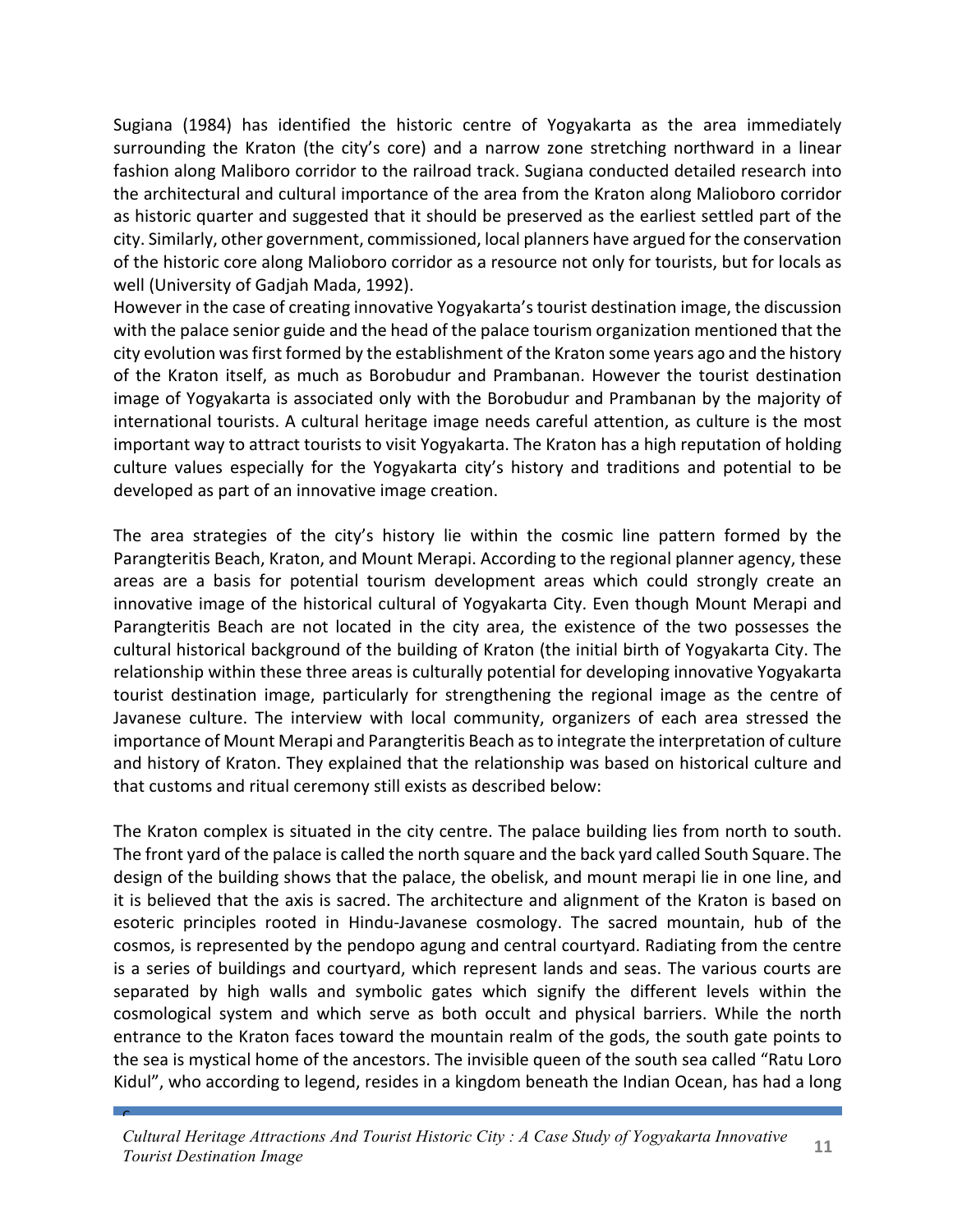association with the court of Java. The right of kingship is traditionally conferred by Ratu Loro Kidul and her sanction was a prerequisite for the building of Kraton. The connection to Ratu Loro Kidul is more evident in the principal Kraton courtyard which is covered with black sand from the Parangteritis Beach, in homage to the queen. Parangteritis is the center of the cult of Ratu Loro Kidul, more particularly at Parangkusumo, a little along the shore from Parangteritis, where offerings are made to the Goddess at the annual Labuhan ceremony and it used to be the place where the Sultan meets with Ratu Loro Kidul. Formerly Mount Merapi was the king's place for meditation to get revelation. The location and establishment of Kraton in present time was inspired by the first sultan meditation in Mount Merapi. Mount Merapi in Yogyakarta city historical background is steeped in legend and traditional culture. The head of mount merapi said that the mountain slope area called "labuhan dalem" used to be the ritual ceremony place.

It seems these three areas are important socio cultural dimensions of Yogyakarta heritage that refer to community or social values. This tied with the community effort to retain or celebrate its identity. In the urban environment, it is important to note that the declaration of an area as heritage sites does not by itself preserve the sense of place of those who were living there before it was regarded as heritage. Heritage is often a living community or culture that its members wish to retain (Hall and Mc Arthur, 1996).

#### **Yogyakarta Tourist City**

 $\mathbf{C}$ 

The Yogyakarta tourist city is used and recognized by tourists but can be described as restricted in its selection of only a small portion of the total area; concentrations are rarely widely separated from each other. The Yogyakarta city is oriented around a cosmic line between the Kraton and Mount Merapi to the north. Tourism activity within the city is largely concentrated in its vicinity. The city's largest concentration of budget accommodation lies immediately to the west of Malioboro corridor and few numbers of star and non star hotels have been built nearby. The majority of the city's attractions are located in the historic core in close proximity to the historic centre. Many of the city's western style restaurants and fast food are found within walking distance of Malioboro Corridor. Most of the city's catering facilities are concentrated within the Kraton downward along the Malioboro corridor to the north and scattered around the accommodation spatial pattern. Thus such as catering services as public houses, bars and taverns, cafes, and fast food outlets have locational pattern that reflect the local distribution of residential and economically active populations in various part of the city, rather than demonstrating the existence of concentrations of tourism activity. They have a tendency to cluster together on particular streets and to be associated spatially with other tourism elements including hotels, which themselves offer public restaurant facilities. Some of the restaurant establishments combine with other entertainment and shopping functions. The Yogyakarta tourist city attractions are the most heterogeneous and amongst the many possibilities, it is the historic attraction that is the most relevant in this context and in practice generally the most important. The majority of the city's attractions are located in the historic core within the Kraton complex. In addition to a legacy of historic structures, Yogyakarta is commonly known as the cultural heart of Java and is blessed with rich traditions of music, dance, and theatre, as well as a variety of craft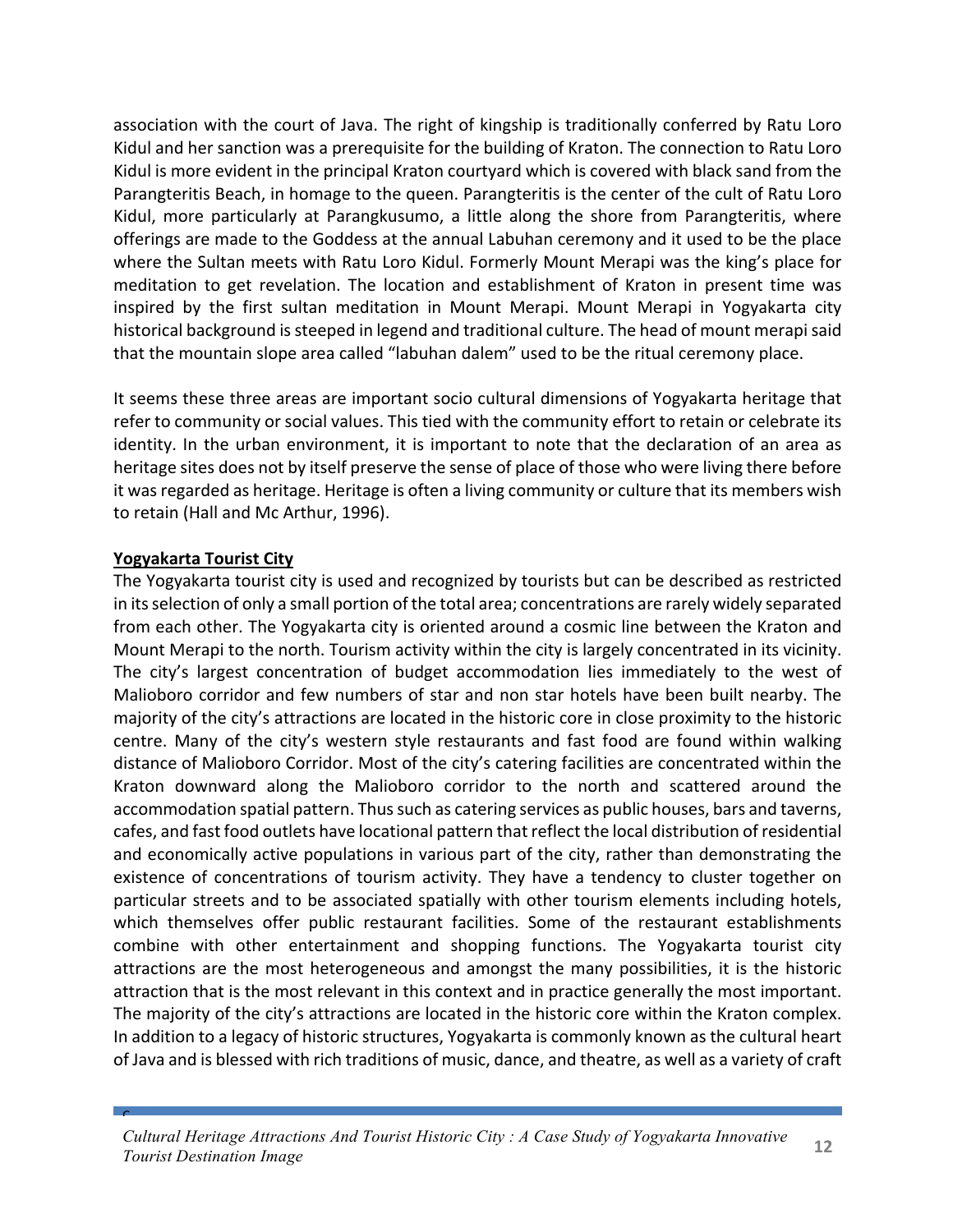industries including batik, pottery, painting and silver. These also function as important attractions for tourist within the historic centre.

#### **Yogyakarta Tourist Historic City**

Approximately 75% of Yogyakarta's urban tourist attractions are located within its historic core. However in addition to tourist uses, the same area contains the city's main post office, largest market (Pasar Beringharjo), and one of the city's most dense shopping areas (Malioboro). In addition the linear historic core contains several municipal and provincial government offices, including the state building (Gedung Agung), the government office of tourism and the administrative headquarters of the government of Yogyakarta province. The area of highest tourist use within the city has also historically been, and continues to be, the most important commercial and administrative zone in the city. Since Yogyakarta's inception, this area has functioned as the Central Business District (CBD) even though other parts of the city have grown in importance as secondary, outlying commercial and industrial nuclei.

With the unmistakable overlap of primary functions for the tourists, governmental activities and service provision for residents, the Yogyakarta tourist historic city experience differs from the model of Western European tourist historic cities proposed by Ashworth and Tunbridge (1990) in a number minor ways. Although CBDs in many European and North American cities have shifted from their original locations, this has not happened in Yogyakarta. The main commercial and administrative centre is still in the historic core. Since a spatial distinction cannot be made between cities's commercial and tourist centre, there is no outer zone of overlap between the historic city and the modern commercial city.

Yogyakarta is somewhat unusual for a tourist historic city in that the main tourist attractions are located a considerable distance from the city centre and outside the historic city, the spatial distribution of tourist land uses have considerable resemblance to those portrayed in the models of Ashworth and Tunbridge.

#### **Establishing a Model of Yogyakarta Tourist Historic City**

 $\mathbf{C}$ 

Based on the characteristics of Yogyakarta tourist historic city, the idea of modeling a tourist historic city with the expansion of its cultural heritage attraction from the city to its peripheries attempts to create innovative image with a stronger historical cultural of Yogyakarta. The tourist historic city is the centre of heritage and modern commercial city whereas the Mount Merapi and Parangteritis Beach are an extension of cultural heritage sites of the city's history. Image building is to provide a full shape of Yogyakarta tourist destination by its cultural and historical variations. The creation of a model of tourist historic city for Yogyakarta is illustrated in figure 3.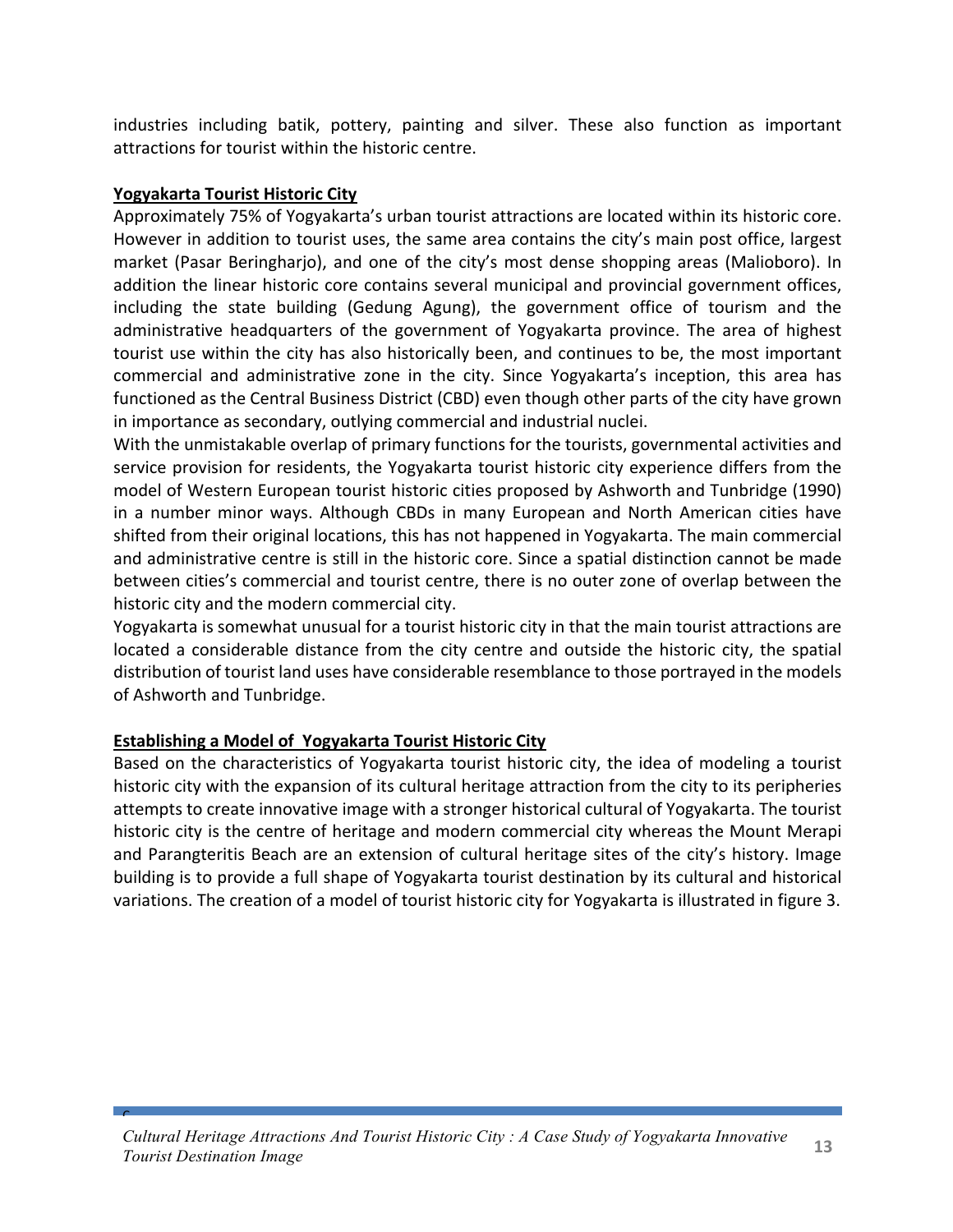Figure 3 An Evolutionary Model of The Tourist Historic City, Yogyakarta Variation



*Cultural Heritage Attractions And Tourist Historic City : A Case Study of Yogyakarta Innovative Tourist Destination Image* **<sup>14</sup>**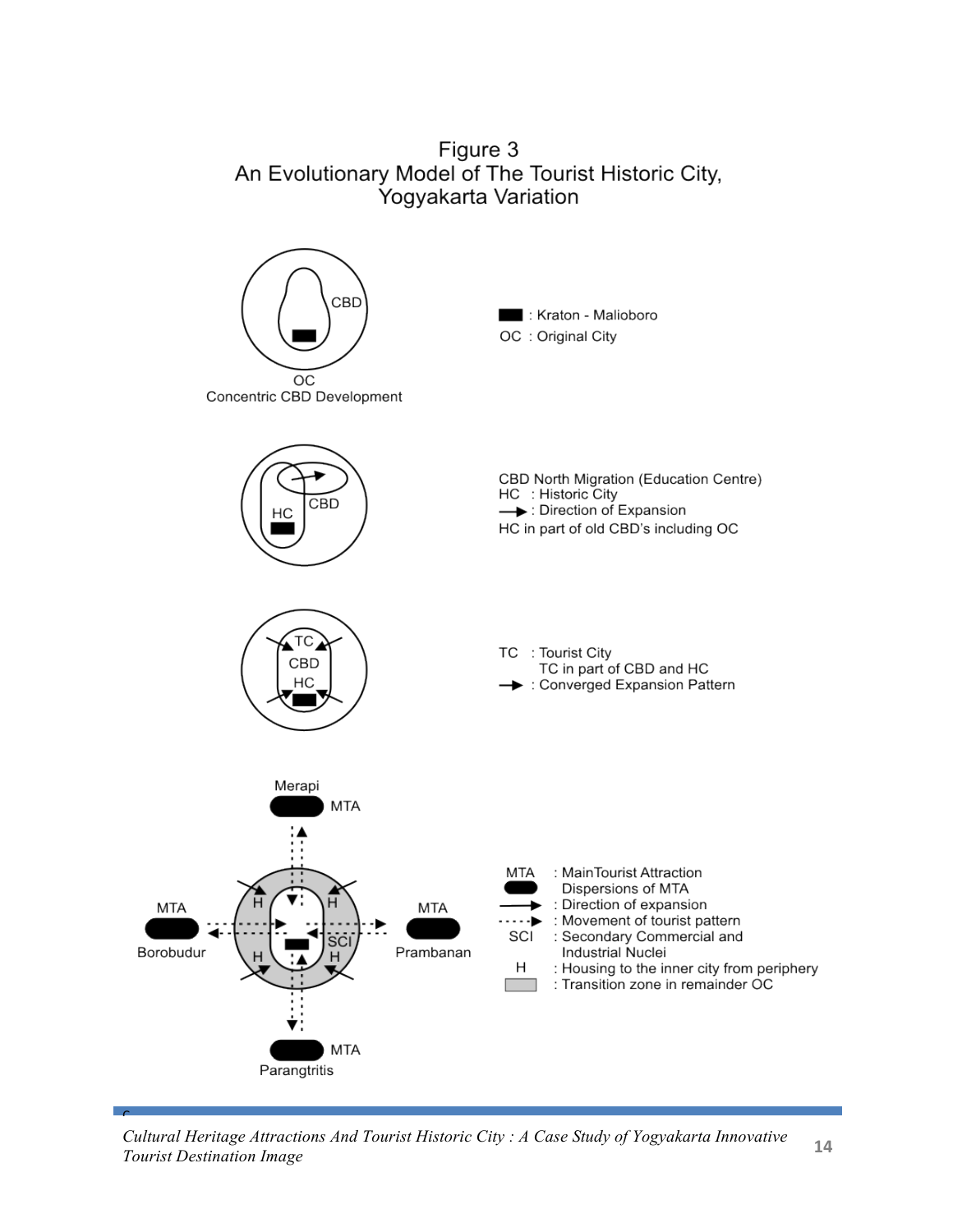### **CONCLUSION**

 $\mathbf{C}$ 

Yogyakarta tourist historic city is categorized as a resource based historic gem in which historic resources dominate morphology and community identity. Despite modifications to the peculiarities of the city's physical site and historic development, a clearly defined tourist city can be identified. Such a zone tourist activity can itself be seen to be composed of a number of different combinations of land uses. The tourist city is in part a selected area of the historic city, sharply concentrated between the Kraton and the Malioboro Corridor; in part it merges with the northern and southern end of the commercial city, where the main shops and transport services of interest to tourist are located. The city center may serve as a gateway to the region, provide many the higher order service and functions and may act as a base for day and half day trips into the surrounding region. While the Mount Merapi and Parangteritis Beach are characterized by their natural resources which has been associated as the area of cultural heritage of Yogyakarta city's history.

The relationship between Kraton, Mount Merapi dan Parangteritis Beach as a whole has become an extension of Kraton society or it has social value added. The linear pattern between the two sites and the city illustrate the imaginary line of an important history of its traditions and religious activity (Labuhan). This imaginary line represent historic values and it is believed the line is sacred, in that the power of the dynastic rules of Yogyakarta was believed to be conferred by God and the king was the spiritual political and social leader of the community and his Kraton function as the physical and symbolic hubs of the universe, while Mount Merapi is the realm of the Gods and Parangteritis Beach is the mystical home of the ancestors.

The historic and social value of the relationship between the Kraton, Mount Merapi, and Parangteritis Beach is associated with a long sequence of history in one locality where the past becomes the base of Yogyakarta customs and believes until the present time. The continuity that can carry the visitors' mind back into the past and produce a feeling of having roots there, that is the most potential trigger to the historical imagination for creating innovative Yogyakarta tourist destination image.

Since this study is exploratory in nature, it does not tend to prove that creating innovative Yogyakarta tourist destination image through modeling a tourist historic city from its cultural heritage characteristic within historical – cultural context are the best for Yogyakarta. Additional research is needed to confirm the finding for utilization of historical cultural product and marketing purposes as a means of encouraging greater length of stay.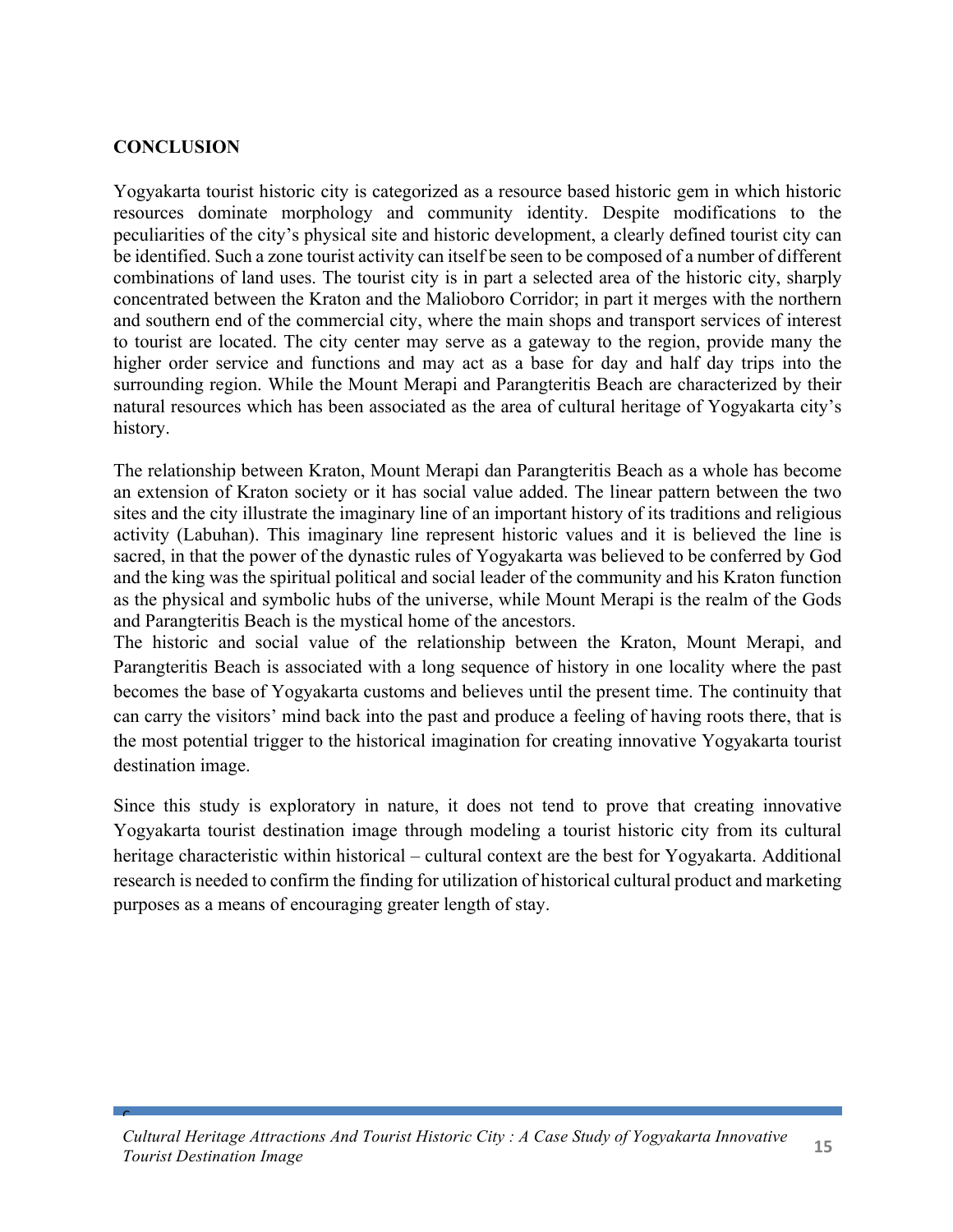### **REFERENCES**

 $\mathbf{C}$ 

Ashworth G.J (1989): Urban Tourism: an imbalance in attention. In C.P. Copper (ed) Progress in Tourism, Recreation and Hospitality Management, Vol 1, pp 33 – 50, London, Belhaven Press.

Ashworth G.J (1991): Heritage Planning. Groningen Geo Press.

- Ashworth G.J (1994): From History to Heritage From Heritage to Identity: In search of concept and models. In G.J. Ashworth and P.J Larkham (ed), Building a New Heritage; Tourism Culture, and identity in the new Europe, pp 13-30. London, Routledge.
- Ashworth G.J (1997): Elements of Planning and Managing Heritage Sites: What? Where? Hpw Much? Whose? For Whom? Two Different Paradigms; Two Different Answers. In Wiendu N (ed) Tourism and Heriitage Management, pp 167-191. Indonesia. Gadjah Mada Press.
- Ashworth G.J and Dietvorst, A.G.J (1995): Tourism and Spatial Transformations: Implications for Policy and Planning. United Kingdom, CAB International.

Ashworth G.J and Goodall B (1990): Marketing Tourism Places. London. Routledge.

- Ashworth G.J and Tunbridge J.E (1990): The Tourist Historic City. London Belhaven Press.
- Ashworth G.J and Larkham, P.J. (1994): Building a New Heritage: Tourism, Culture, and Identity in the new Europe. London, Routledge.
- Davidson, R., and Maitland, R. (1997): Tourism Destination. London, Hodder and Stoughton.
- Hall, M. and Mac Arthur, S. (1996): Heritage Management in Australia and New Zealand: The Human Dimension. Oxford, Oxford University Press.
- Hewison, R (1989): Heritage: an Interpretation.In D. L. Uzzel (ed) Heritage Interpretation: The Natural and Built Environment, pp 15-22. London, Belhaven.
- Jensen,M and Verbeke. (1990): Leisure, Recreation and Tourism in Inner Cities: Explorative Case Studies. Den Hag Katholike Universiteit Nijmegen – Geografisch en Planologisch Institute.
- Kerr, J.S (1990) : The Conservation Plan: A guide to the preparation of conservation plans for places of European cultural significance. Sydney, National Trust.
- Pillmann, W. and Predl, S (1992): Strategies for Reducing the Environmental Impact of Tourism. Vienna, International Society for Environmental Protection.

Prentice, R. C. (1993): Tourism and Heritage Places. London, Routledge.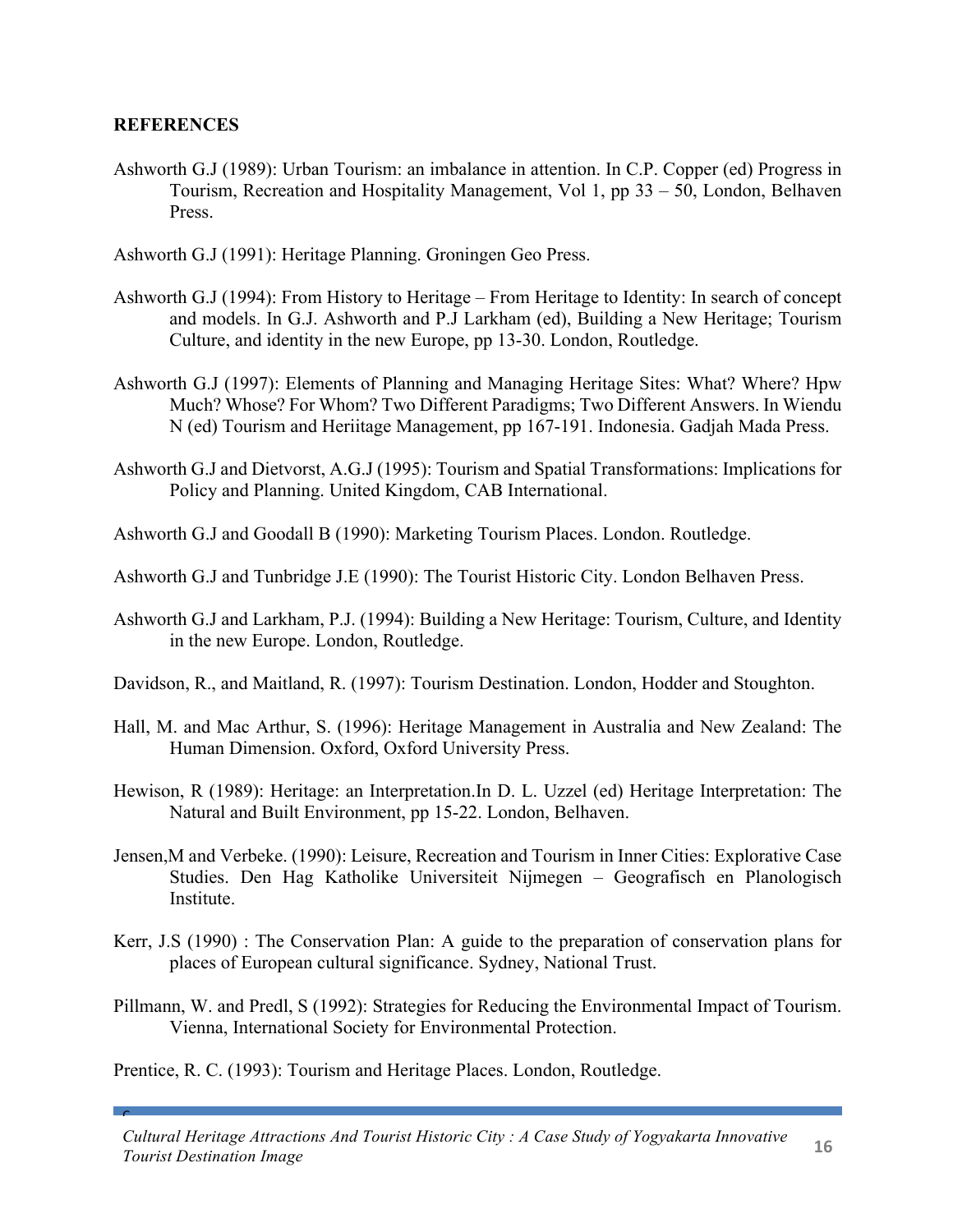- Robinson, M. et al (1996): Tourism and Culture Towards the 21<sup>st</sup> century Conference Proceedings: Image, Identity, and Marketing. Great Britain, Athenaeum Press.
- Robinson, M. et al (1996): Tourism and Culture Towards the 21<sup>st</sup> century Conference Proceedings: Culture as The Tourist Product . Great Britain, Athenaeum Press.
- Wahab, S. and Piagram, J.J (1997): Tourism Development and Growth: The Challenge of Sustainability. London, Routledge.
- Wiendu, N. (1996): Tourism and Culture: Global Civilisation in Change. Indonesia, Gadjah Mada University Press.
- Wiendu, N. (1997): Tourism and Heritage Management. Indonesia, Gadjah Mada University Press